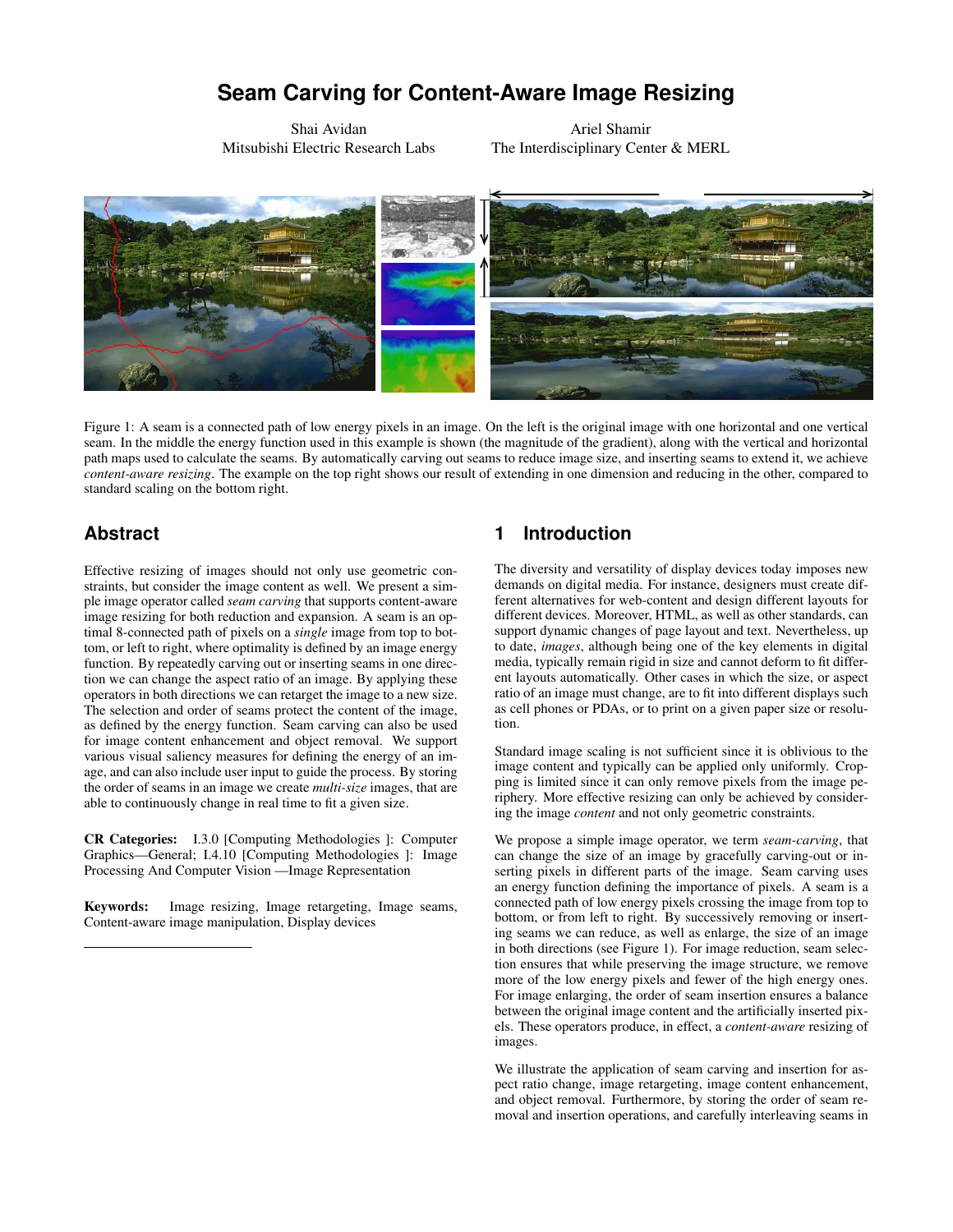both vertical and horizontal directions we define *multi-size images*. Such images can continuously change their size in a content-aware manner. A designer can author a multi-size image once, and the client application, depending on the size needed, can resize the image in real time to fit the exact layout or the display.

Seam carving can support several types of energy functions such as gradient magnitude, entropy, visual saliency, eye-gaze movement, and more. The removal or insertion processes are parameter free; however, to allow interactive control, we also provide a scribblebased user interface for adding weights to the energy of an image and guide the desired results. This tool can also be used for authoring multi-size images. To summarize, our main contributions are as follows:

- Define seam carving and present its properties.
- Present algorithm for image enlarging using seam insertions.
- Use seams for content-aware image size manipulations.
- Define multi-size images for continuous image retargeting.

### **2 Background**

Image resizing is a standard tool in many image processing applications. It works by uniformly resizing the image to a target size. Recently, there is a growing interest in image retargeting that seeks to change the size of the image while maintaining the important features intact, where these features can be either detected top-down or bottom-up. Top down methods use tools such as face detectors [Viola and Jones 2001] to detect important regions in the image, whereas bottom-up methods rely on visual saliency methods [Itti et al. 1999] to construct a visual saliency map of the image. Once the saliency map is constructed, cropping can be used to display the most important region of the image. Suh *et al.* [2003] proposed automatic thumbnail creation, based on either a saliency map or the output of a face detector. The large image is then cropped to capture the most salient region in the image. Similarly, Chen *et al.* [2003] considered the problem of adapting images to mobile devices. In their approach the most important region in the image is automatically detected and transmitted to the mobile device. Liu *et al.* [2003] also addressed image retargeting to mobile devices, suggesting to trade time for space. Given a collection of regions of interest, they construct an optimal path through these regions and display them serially, one after the other, to the user. Santella *et al.* [2006] use eye tracking, in addition to composition rules to crop images intelligently. All these methods achieve impressive results, but rely on traditional image resizing and cropping operations to actually change the size of the image.

Jacobs *et al.* [2003] consider an adaptive grid-based document layout system that maintains a clear separation between content and template. The page designer constructs several possible templates and when the content is displayed the most suitable template is used. The templates can use different discrete alternatives of an image if they are provided, but no specific reference to image resizing is made.

A compromise between image resizing and image cropping is to introduce a non-linear, data dependent scaling. Such a method was proposed by Liu and Gleicher [2005; 2006] for image and video retargeting. For image retargeting they find the Region-Of-Interest (ROI) and construct a novel Fisheye-View warp that essentially applies a piecewise linear scaling function in each dimension to the image. This way the ROI is maintained while the rest of the image is warped. The retargeting can be done in interactive rates, once the ROI is found, so the user can control the desired size of the image by moving a slider. In their video retargeting work they use a combination of image and saliency maps to find the ROI. Then they use a combination of cropping, virtual pan and shot cuts to retarget the video frames.

Setlur *et al.* [2005] proposed an automatic, non-photorealistic algorithm for retargetting large images to small size displays. This is done by decomposing the image into a background layer and foreground objects. The retargeting algorithm segments an image into regions, identifies important regions, removes them, fills the resulting gaps, resize the remaining image, and re-insert the important region.

The first solution to the general problem of warping an image into an arbitrary shape while preserving user-specified features was recently proposed by Gal *et al.* [2006]. The feature-aware warping is achieved by a particular formulation of the Laplacian editing technique, suited to accommodate similarity constraints on parts of the domain. Since local constraints are propagated by the global optimization process, not all the constraints can always be satisfied at once. Our algorithm is discrete, so carving a single seam has no affect on the rest of the image.

The use of seams for image editing is prevalent. Agarwala *et al.* [2004] describe an interactive Digital Photomontage system that finds perfect seams to combine parts of a set of photographs into a single composite picture, using minimal user assistance. Jia *et al.* [2006] proposed Drag-and-Drop Pasting that extends the Poisson Image Editing technique [Perez et al. 2003] to compute an optimal boundary (*i.e.* seam) between the source and target images. Rother *et al.* [2006] developed AutoCollage, a program that automatically creates a collage image from a collection of images. This process requires, among other things, finding optimal boundaries, or seams, between many image fragments. None of the above methods discuss the problem of image retargeting. A notable exception is the work of Wang and Cohen [2006] that proposes to simultaneously solve matting and compositing. They allow the user to scale the size of the foreground object and paste it back on the original background. Zomet *et al.* [2005] evaluated several cost functions for seamless image stitching and concluded that minimizing an *l*<sup>1</sup> error norm between the gradients of the stitched image and the gradients of the input images performed well in general. Computing the seam can be done in a variety of ways, including Dijkstra's shortest path algorithm [1998], dynamic programming [2001] or graph cuts [2001].

Changing the size of the image has been extensively studied in the field of texture synthesis, where the goal is to generate a large texture image from a small one. Efros *et al.* [2001] find seams that minimize the error surface defined by two overlapping texture patches. This way, the original small texture image is quilted to form a much larger texture image. This was later extended to handle both image and video texture synthesis by Kwatra *et al.* [2003] that showed how to increase the space and time dimensions of the original texture video.

As for object removal, Bertalmio *et al.* [2000] proposed an image inpainting method that smoothly propagates information from the boundaries inwards, simulating techniques used by professional restorators. Patch based approaches [Drori et al. 2003; Criminisi et al. 2003; Bertalmio et al. 2003] use automatic guidance to determine synthesis ordering, which considerably improves the quality of the results. And recently, Sun *et al.* [2005] proposed an interactive method to handle inpainting in case of missing strong visual structure, by propagating structure along used-specified curves.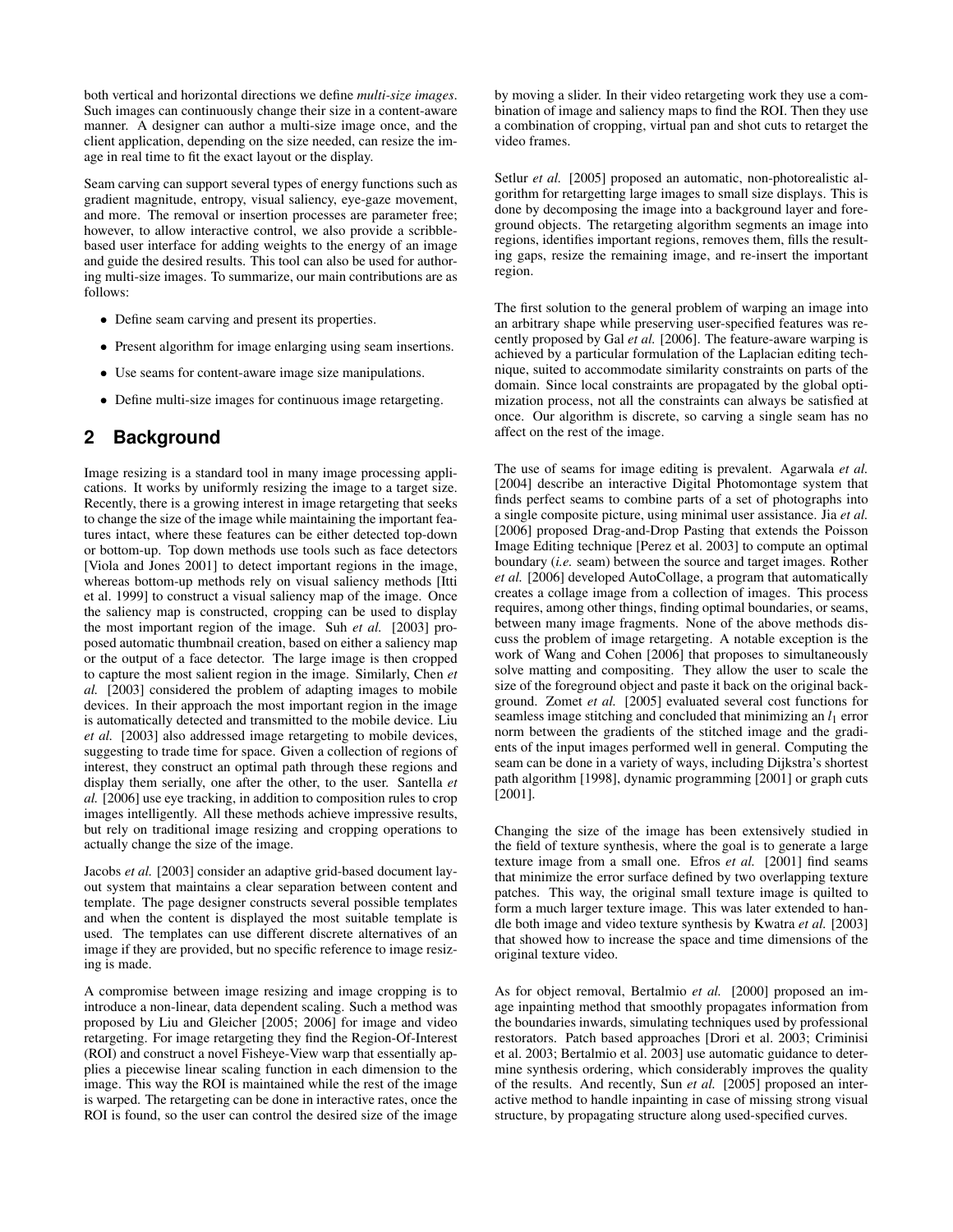

Figure 2: Results of 5 different strategies for reducing the width of an image. (a) the original image and its *e*<sup>1</sup> energy function, (b) best cropping, (c) removing columns with minimal energy, (d) seam removal, (e) removal of the pixel with the least amount of energy in each row, and finally, (f) global removal of pixels with the lowest energy, regardless of their position. Figure 3 shows the energy preservation of each strategy.

### **3 The Operator**

Our approach to content-aware resizing is to remove pixels in a judicious manner. Therefor, the question is how to chose the pixels to be removed? Intuitively, our goal is to remove unnoticeable pixels that blend with their surroundings. This leads to the following simple *energy function* that was used in many figures in this paper such as Figures 1, 6, 5, 8, 11, 12, 13 (we explore other energy functions in subsection 3.2):

$$
e_1(\mathbf{I}) = |\frac{\partial}{\partial x}\mathbf{I}| + |\frac{\partial}{\partial y}\mathbf{I}|
$$
 (1)

Given an energy function, assume we need to reduce the image width. One can think of several strategies to achieve this. For instance, an optimal strategy to preserve energy (i.e., keep pixels with high energy value) would be to remove the pixels with lowest energy in ascending order. This destroys the rectangular shape of the image, because we may remove a different number of pixels from each row (see Figure  $2(f)$ ). If we want to prevent the image from breaking we can remove an equal number of low energy pixels from every row. This preserves the rectangular shape of the image but destroys the image content by creating a zigzag effect (Figure 2(e)). To preserve both the shape and the visual coherence of the image we can use Auto-cropping. That is, look for a sub-window, the size of the target image, that contains the highest energy (Figure 2(b)). Another possible strategy somewhat between removing pixels and cropping is to remove whole columns with the lowest energy. Still, artifacts might appear in the resulting image (Figure  $2(c)$ ). Therefore, we need a resizing operator that will be less restrictive than cropping or column removal, but can preserve the image content better than single pixel removals. This leads to our strategy of seam carving (Figure 2(d)) and the definition of internal seams.

Formally, let **I** be an  $n \times m$  image and define a *vertical seam* to be:

$$
\mathbf{s}^{\mathbf{x}} = \{s_i^x\}_{i=1}^n = \{(x(i), i)\}_{i=1}^n, \text{ s.t. } \forall i, |x(i) - x(i-1)| \le 1, \quad (2)
$$

where *x* is a mapping  $x : [1, \ldots, n] \rightarrow [1, \ldots, m]$ . That is, a vertical seam is an 8-connected path of pixels in the image from top to bottom, containing one, and only one, pixel in each row of the image (see Figure 1). Similarly, if *y* is a mapping  $y : [1, \ldots, m] \rightarrow [1, \ldots, n]$ , then a *horizontal seam* is:

$$
\mathbf{s}^{\mathbf{y}} = \{s_j^y\}_{j=1}^m = \{(j, y(j))\}_{j=1}^m, \text{ s.t. } \forall j |y(j) - y(j-1)| \le 1. \tag{3}
$$

The pixels of the path of seam  $s$  (e.g. vertical seam  $\{s_i\}$ ) will therefore be  $I_s = {\mathbf{I}(s_i)}_{i=1}^n = {\mathbf{I}(x(i), i)}_{i=1}^n$ . Note that similar to the removal of a row or column from an image, removing the pixels of a seam from an image has only a local effect: all the pixels of the image are shifted left (or up) to compensate for the missing path.



Figure 3: Image energy preservation. A comparison of the preservation of content measured by the average pixel energy using five different strategies of resizing. The actual images can be seen in Figure 2.

The visual impact is noticeable only along the path of the seam, leaving the rest of the image intact. Note also that one can replace the constraint  $|x(i) - x(i-1)| \le 1$  with  $|x(i) - x(i-1)| \le k$ , and get either a simple column (or row) for  $k = 0$ , a piecewise connected or even completely disconnected set of pixels for any value  $1 \leq k \leq m$ .

Given an energy function *e*, we can define the cost of a seam as  $E(\mathbf{s}) = E(\mathbf{I}_s) = \sum_{i=1}^n e(\mathbf{I}(s_i))$ . We look for the optimal seam *s*<sup>\*</sup> that minimizes this seam cost :

$$
s^* = \min_{\mathbf{s}} E(\mathbf{s}) = \min_{\mathbf{s}} \sum_{i=1}^n e(\mathbf{I}(s_i))
$$
(4)

The optimal seam can be found using dynamic programming. The first step is to traverse the image from the second row to the last row and compute the cumulative minimum energy *M* for all possible connected seams for each entry (*i*, *j*):

$$
M(i, j) = e(i, j) + \min(M(i-1, j-1), M(i-1, j), M(i-1, j+1))
$$

At the end of this process, the minimum value of the last row in *M* will indicate the end of the minimal connected vertical seam. Hence, in the second step we backtrack from this minimum entry on *M* to find the path of the optimal seam (see Figure 1). The definition of *M* for horizontal seams is similar.

#### **3.1 Energy Preservation Measure**

To evaluate the effectiveness of the different strategies for contentaware resizing, we can examine the average energy of all of pixels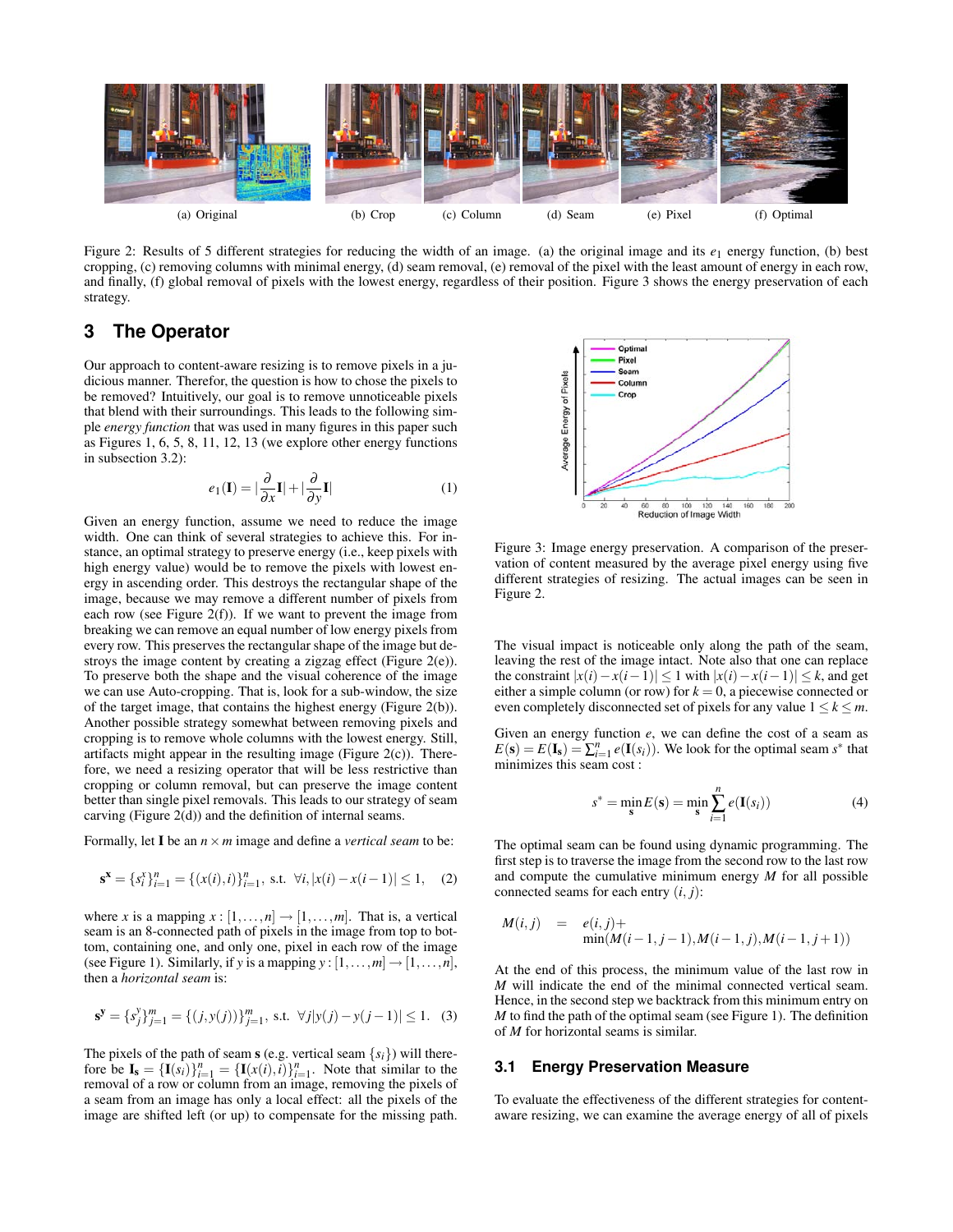



(d) *eHoG* (e) Segmentation and *L*<sup>1</sup>

Figure 4: Comparing different energy functions for content aware resizing.

in an image  $\frac{1}{|I|} \sum_{p \in I} e(p)$  during resizing. Randomly removing pixels should keep the average unchanged, but content-aware resizing should raise the average as it removes low energy pixels and keeps the high energy ones. Figure 3 shows a plot of the change in average energy while changing the image width of Figure 2 using the five different strategies outlined above. As expected, removing the low energy pixels in ascending order gives the optimal result. This is closely followed by pixel removal. But both methods destroy the visual coherence of the image. Cropping shows the worst energy preservation. Column removal does a better job at preserving energy, but still introduce visual artifacts. Seam carving strikes the best balance between the demands for energy preservation and visual coherency. This graph results are characteristic to many images in general.

### **3.2 Image Energy Functions**

We have examined several possible image importance measures found in literature as the energy function to guide seam carving. We have tested both  $L_1$  and  $L_2$ -norm of the gradient, saliency measure [Itti et al. 1999], and Harris-corners measure [Harris and Stephens 1988]. We also used eye gaze measurement [DeCarlo and Santella 2002], and the output of face detectors.

Figure 4 compares the results of the  $e_1$  error, entropy, segmentation, and Histogram of Gradients (HoG). The entropy energy computes the entropy over a  $9 \times 9$  window and adds it to  $e_1$ . The segmentation method first segments the image [Christoudias et al. 2002] and then applies the  $e_1$  error norm on the results, effectively leaving only the edges between segments. Finally, *eHoG* is defined as follows:

$$
e_{HoG}(\mathbf{I}) = \frac{|\frac{\partial}{\partial x}\mathbf{I}| + |\frac{\partial}{\partial y}\mathbf{I}|}{\max (HoG(\mathbf{I}(x,y))},
$$



Figure 5: Comparing aspect ratio change. From left to right in the bottom: the image resized using seam removals, scaling and cropping.

where  $HoG(I(x, y))$  is taken to be a histogram of oriented gradients at every pixel [Dalal and Triggs 2005]. We use an 8-bin histogram computed over a  $11 \times 11$  window around the pixel. Thus, taking the maximum of the *HoG* at the denominator attracts the seams to edges in the image, while the numerator makes sure that the seam will run parallel to the edge and will not cross it. *eHoG* was also used in Figures 9 and 10.

As expected, no single energy function performs well across all images but in general they all accommodate a similar range for resizing. They vary in the rate at which they introduce visual artifacts and the parts of the image they affect. We found either  $e_1$  or  $e_{HoG}$ to work quite well.

## **4 Discrete Image Resizing**

### **4.1 Aspect Ratio Change**

Assume we want to change the aspect ratio of a given image I from  $n \times m$  to  $n \times m'$  where  $m - m' = c$ . This can be achieved simply by successively removing *c* vertical seams from I. Contrary to simple scaling, this operation will not alter important parts of the image (as defined by the energy function), and in effect creates a non-uniform, content-aware resizing of the image (Figure 5).

The same aspect ratio correction, from  $n \times m$  to  $n \times m'$  can also be achieved by increasing the number of rows by a factor of  $m/m'$ (Figure 6). The added value of such an approach is that it does not remove any information from the image. We discuss our strategy for *increasing* an image size in details in sub-section 4.3.

### **4.2 Retargeting with Optimal Seams-Order**

Image retargeting generalizes aspect ratio change from one dimension to two dimensions such that an image **I** of size  $n \times m$  will be retargeted to size  $n' \times m'$  and, for the time being, we assume that  $m' < m$  and  $n' < n$ . This begs the question of what is the correct order of seam carving? Remove vertical seams first? Horizontal seams first? Or alternate between the two? We define the search for the optimal order as an optimization of the following objective function: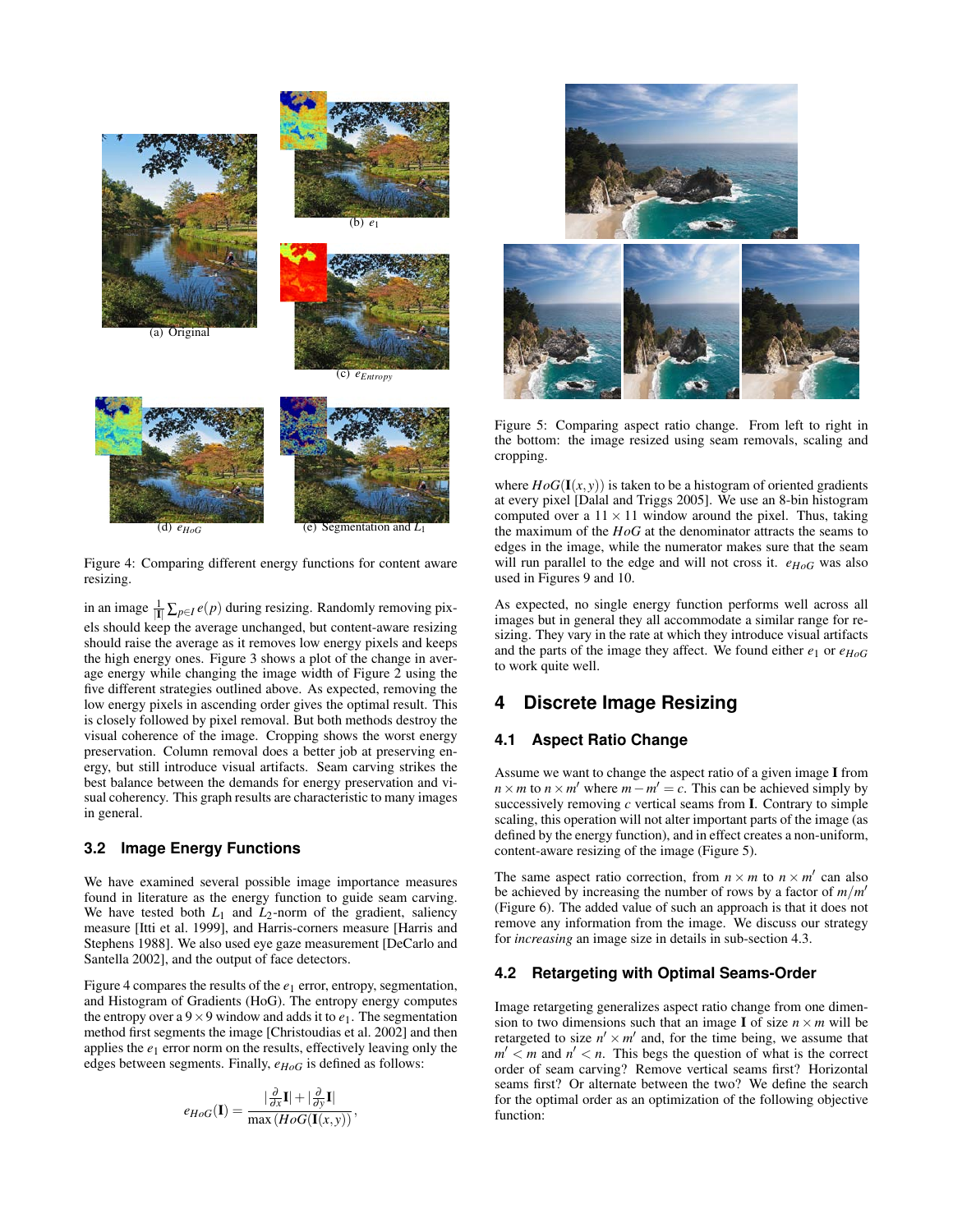

Figure 6: Aspect ratio change of pictures of the Japanese master Utagawa Hiroshige. In both examples the original image is widened by seam insertion.

$$
\frac{1}{\sqrt{2}}
$$

Figure 7: Optimal order retargeting: On the top is the original image and its transport map T. Given a target size, we follow the optimal path (white path on T) to obtain the retargeted image (top row, right). For comparison we show retargeting results by alternating between horizontal and vertical seam removal (top row, left), removing vertical seams first (bottom row, left), and removing horizontal seams first (bottom row, right)

$$
\min_{\mathbf{s}^{\mathbf{x}},\mathbf{s}^{\mathbf{y}},\alpha} \sum_{i=1}^{k} E(\alpha_i \mathbf{s}_i^{\mathbf{x}} + (1-\alpha_i) \mathbf{s}_i^{\mathbf{y}})
$$
 (5)

where  $k = r + c$ ,  $r = (m - m')$ ,  $c = (n - n')$  and  $\alpha_i$  is used as a parameter that determine if at step *i* we remove a horizontal or vertical seam:  $\alpha_i \in \{0, 1\}$ ,  $\sum_{i=1}^k \alpha_i = r$ ,  $\sum_{i=1}^k (1 - \alpha_i) = c$ 

We find the optimal order using a transport map T that specifies, for each desired target image size  $n' \times m'$ , the cost of the optimal sequence of horizontal and vertical seam removal operations. That is, entry  $T(r, c)$  holds the minimal cost needed to obtain an image of size  $n - r \times m - c$ . We compute **T** using dynamic programming. Starting at  $\mathbf{T}(0,0) = 0$  we fill each entry  $(r, c)$  choosing the best of two options - either removing a horizontal seam from an image of size  $n - r \times m - c + 1$  or removing a vertical seam from an image of size  $n - r + 1 \times m - c$ :

$$
\mathbf{T}(r,c) = min(\mathbf{T}(r-1,c) + E(\mathbf{s}^{\mathbf{x}}(\mathbf{I}_{\mathbf{n-r-1}\times\mathbf{m-c}})),
$$
  
\n
$$
\mathbf{T}(r,c-1) + E(\mathbf{s}^{\mathbf{y}}(\mathbf{I}_{\mathbf{n-r}\times\mathbf{m-c-1}})))
$$
\n(6)

where  $\mathbf{I}_{n-r \times m-c}$  denotes an image of size  $n-r \times m-c$ ,  $E(s^x(\mathbf{I}))$ and  $E(s^{y}(I))$  are the cost of the respective seam removal operation.

We store a simple  $n \times m$  1-bit map which indicates which of the two options was chosen in each step of the dynamic programming. Choosing a left neighbor corresponds to a vertical seam removal while choosing the top neighbor corresponds to a horizontal seam removal. Given a target size  $n' \times m'$  where  $n' = n - r$  and  $m' = m - c$ , we backtrack from  $\mathbf{T}(r, c)$  to  $\mathbf{T}(0, 0)$  and apply the corresponding removal operations. Figure 7 shows an example of different retargeting strategies on an image.

#### **4.3 Image Enlarging**

The process of removing vertical and horizontal seams can be seen as a time-evolution process. We denote  $I^{(t)}$  as the smaller image created after *t* seam have been removed from I. To enlarge an image we approximate an 'inversion' of this time evolution and insert new 'artificial' seams to the image. Hence, to enlarge the size of an image I by one we compute the optimal vertical (horizontal) seam s on I and duplicate the pixels of s by averaging them with their left and right neighbors (top and bottom in the horizontal case).

Using the time evolution notation, we denote the resulting image as  $I<sup>(-1)</sup>$ . Unfortunately, repeating this process will most likely create a stretching artifact by choosing the same seam (Figure 8(b)). To achieve effective enlarging, it is important to balance between the original image content and the artificially inserted parts. Therefore, to enlarge an image by *k*, we find the first *k* seams for *removal*, and duplicate them in order to arrive at  $I^{(-k)}$  (Figure 8(c)). This can be viewed as the process of traversing back in time to recover pixels from a larger image that would have been removed by seam removals (although it is *not* guaranteed to be the case).

Duplicating all the seams in an image is equivalent to standard scaling (see Figure 8 (e)). To continue in content-aware fashion for excessive image enlarging (for instance, greater than 50%), we break the process into several steps. Each step does not enlarge the size of the image in more than a fraction of its size from the previous step, essentially guarding the important content from being stretched. Nevertheless, extreme enlarging of an image would most probably produce noticeable artifacts (Figure 8 (f)).

#### **4.4 Content Amplification**

Instead of enlarging the size of the image, seam carving can be used to amplify the content of the image while preserving its size. This can be achieved by combining seam carving and scaling. To preserve the image content as much as possible, we first use standard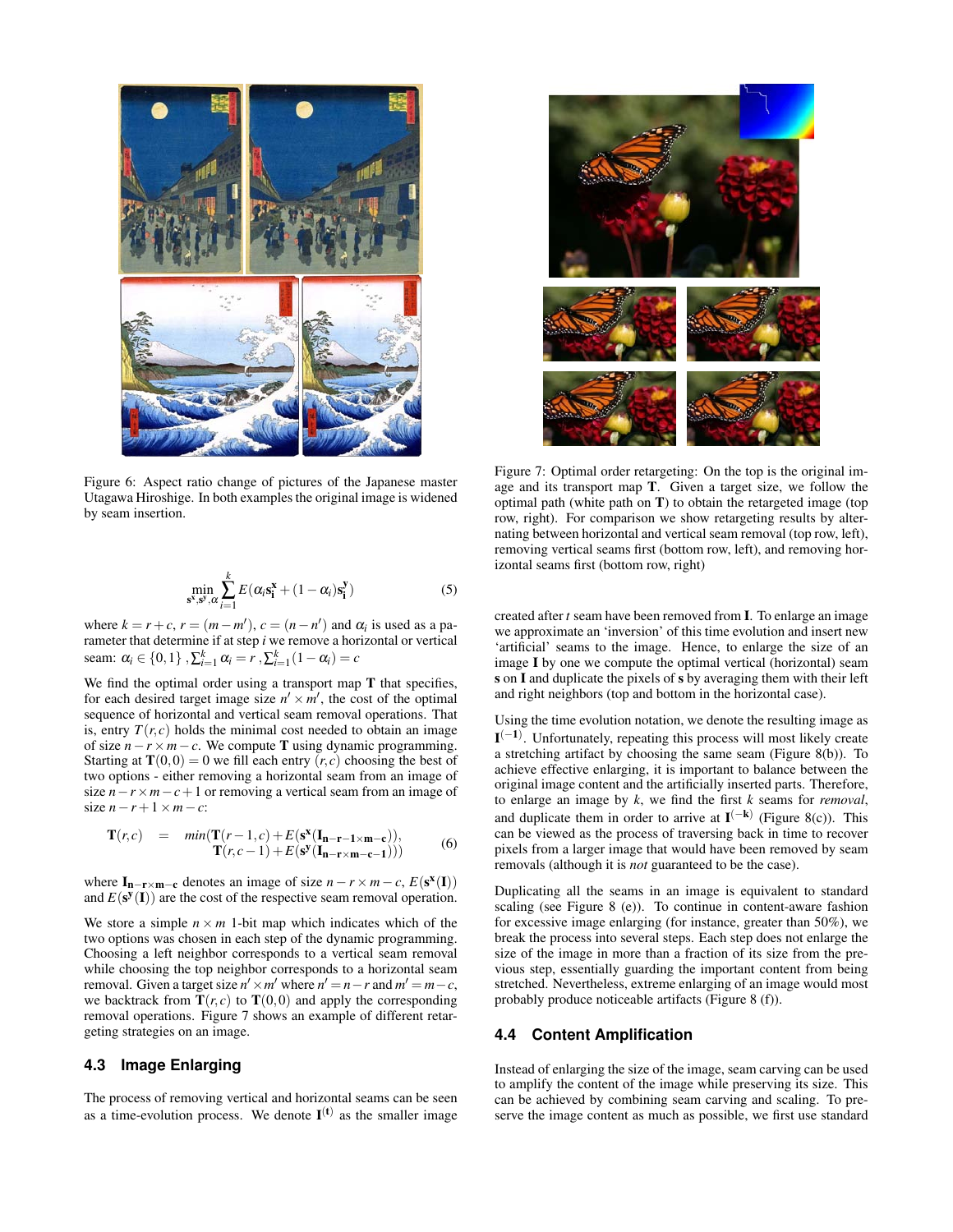

Figure 8: Seam insertion: finding and inserting the optimum seam on an enlarged image will most likely insert the same seam again and again as in (b). Inserting the seams in order of removal (c) achieves the desired 50% enlargement (d). Using two steps of seam insertions of 50% in (f) achieves better results than scaling (e). In (g), a close view of the seams inserted to expand figure 6 is shown.



Figure 9: Content amplification. On the right: a combination of seam carving and scaling amplifies the content of the original image (left).

scaling to enlarge the image and only then apply seam carving on the larger image to carve the image back to its original size (see Figure 9). Note that the pixels removed are in effect sub-pixels of the original image.

#### **4.5 Seam Carving in the gradient domain**

There are times when removing multiple seams from an image still creates noticeable visual artifacts in the resized image. To overcome this we can combine seam carving with Poisson reconstruction ([Perez et al. 2003]). Specifically, we compute the energy function image as before, but instead of removing the seams from the original image we work in the gradient domain and remove the seams from the *x* and *y* derivatives of the original image. At the end of this process we use a poisson solver to reconstruct back the image. Figure 10 shows an example of this technique.

### **4.6 Object Removal**

We use a simple user interface for object removal. The user marks the target object to be removed and then seams are removed from the image until all marked pixels are gone. The system can automatically calculate the smaller of the vertical or horizontal diameters (in pixels) of the target removal region and perform vertical or horizontal removals accordingly (Figure 11). Moreover, to regain the original size of the image, seam insertion could be employed on the resulting (smaller) image (see Figure 12). Note that, contrary



Figure 10: Seam Carving in the gradient domain. The original image (top left) is retargeted using standard technique (top right) and in the gradient domain (bottom right). Zoom in comparison is shown on bottom left.



Figure 11: Simple object removal: the user marks a region for removal (green), and possibly a region to protect (red), on the original image (see inset in left image). On the right image, consecutive vertical seam were removed until no 'green' pixels were left.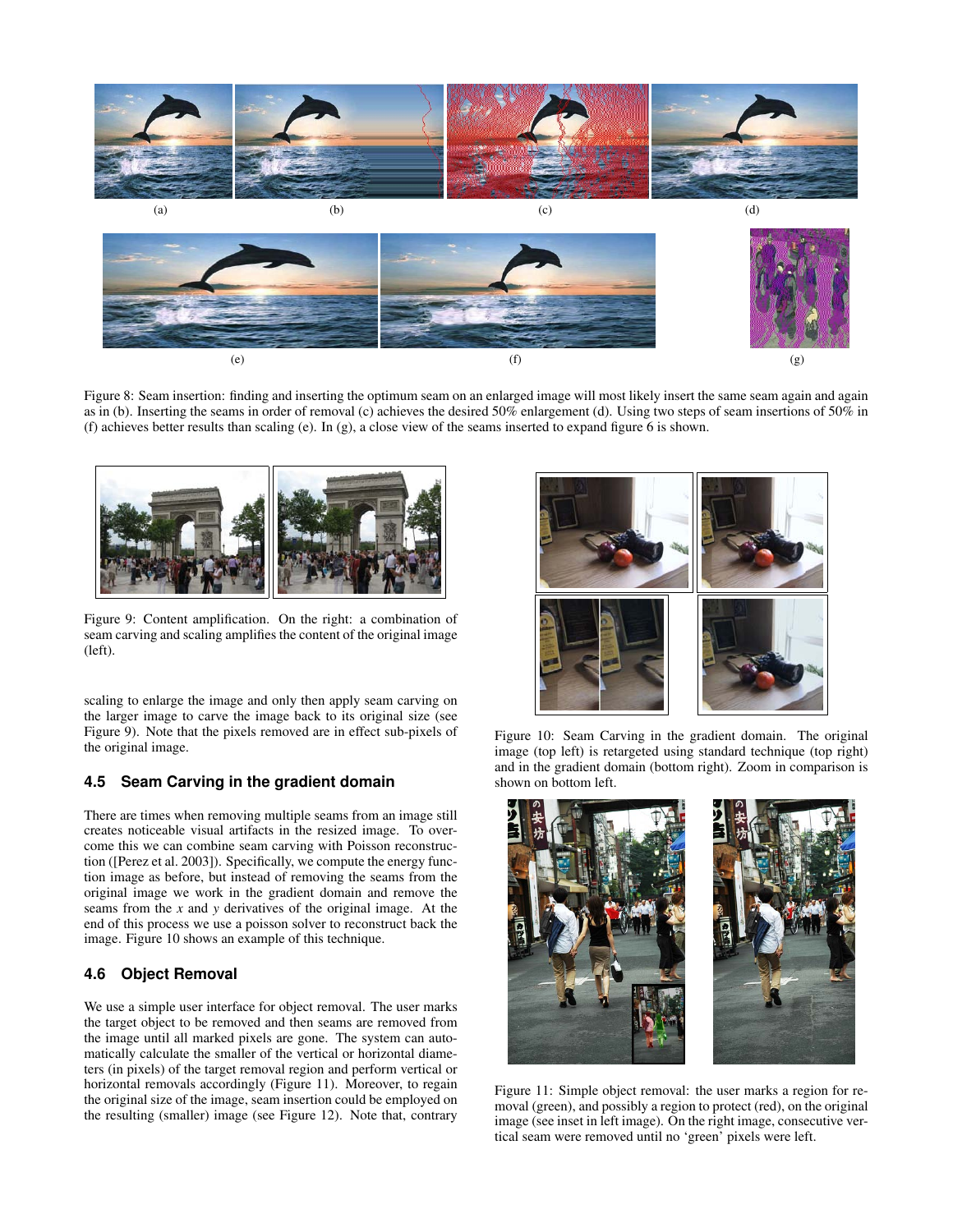

Figure 12: Object removal: find the missing shoe! (original image is top left). In this example, in addition to removing the object (one shoe), the image was enlarged back to its original size. Note that this example would be difficult to accomplish using in-painting or texture synthesis.



Figure 13: An image with its vertical and horizontal seam index maps  $V$  and  $H$ , colored by their index from blue (first seams) to red (last seams).

to previous object removal techniques [Drori et al. 2003; Criminisi et al. 2003; Bertalmio et al. 2003], this scheme alters the whole image (either its size or its content if it is resized). This is because both the removed and inserted seams may pass anywhere in the image.

### **5 Multi-size Images**

So far we have assumed that the user knows the target size ahead of time, but this might not be possible in some cases. Consider, for example, an image embedded in a web page. The web designer does not know, ahead of time, at what resolution the page will be displayed and therefore, cannot generate a *single* target image. In a different scenario, the user might want to try different target sizes and choose the one most suitable for his or her needs.

Seam carving is linear in the number of pixels and resizing is therefore linear in the number of seams to be removed, or inserted. On average, we retarget an image of size  $400 \times 500$  to  $100 \times 100$  in about 2.2 seconds. However, computing tens or hundreds of seams in real time is a challenging task. To address this issue we present a representation of multi-size images that encodes, for an image of size  $(m \times n)$ , an entire range of retargeting sizes from  $1 \times 1$  to  $m \times n$ and even further to  $N' \times M'$ , when  $N' > n$ ,  $M' > m$ . This information has a very low memory footprint, can be computed in a couple of seconds as a pre-processing step, and allows the user to retaget an image continuously in real time.

From a different perspective, this can be seen as storing an *explicit* representation of the time-evolution implicit process of seam removals and insertions. Consider, first, the case of changing the width of the image. We define an index map **V** of size  $n \times m$  that encodes, for each pixel, the index of the seam that removed it, i.e.,  $V(i, j) = t$  means that pixel  $(i, j)$  was removed by the *t*-th seam re-



Figure 14: Retargeting the left image with  $e_1$  alone (right, top), and with a face detector (right, bottom).



Figure 15: Retargeting the Buddha. At the top is the original image, a cropped version where the ornaments are gone, and a scaled version where the content is elongated. Using simple bottom up feature detection for automatic retargeting cannot protect the structure of the face of the Buddha (Bottom, left) and this is a challenging image for face detectors as well. By adding simple user constraints to protect the face (Bottom, middle) or the face and flower (Bottom, right), better results are achieved.

moval (Figure 13). To get an image of width  $m'$ , we only need to gather, in each row, all pixels with seam index greater than or equal  $\frac{1}{\tan(-m)}.$ 

This representation supports image enlarging as well as reduction. For instance, if we want to support enlarging of the image up to size  $M' > m$ , we enlarge the image using seam insertion procedure to a size  $n \times M'$  similar to Section 4.3. However, instead of averaging the *k*-th seam with it's two neighbors, we do not modify the original image pixels in the seam, but insert new pixels to the image as the average of the *k*-th seam and its left (or right) pixel neighbors. The inserted seams are given a negative index starting at  $-1$ . Consequently, to enlarge the original image by  $k, (m < k \leq M')$ , we use exactly the same procedure of gathering (from the enlarged image) all pixels whose seam index is greater than  $(m-(m+k)) = -k$ , and get an image of size  $m - (-k) = m + k$ .

Computing a horizontal index map H for image height enlarging and reduction is achieved in a similar manner (see Figure 13). However, supporting both dimension resizing while computing H and V independently will not work. This is because horizontal and vertical seams can collide in more than one place, and removing a seam in one direction may destroy the index map in the other direction. More details can be found in the appendix. However, a simple way to avoid this is to allow seam removal in one direction, and use degenerate seams, i.e. rows or columns, in the other direction. Note that although retargeting a multi-size image to any size is instanta-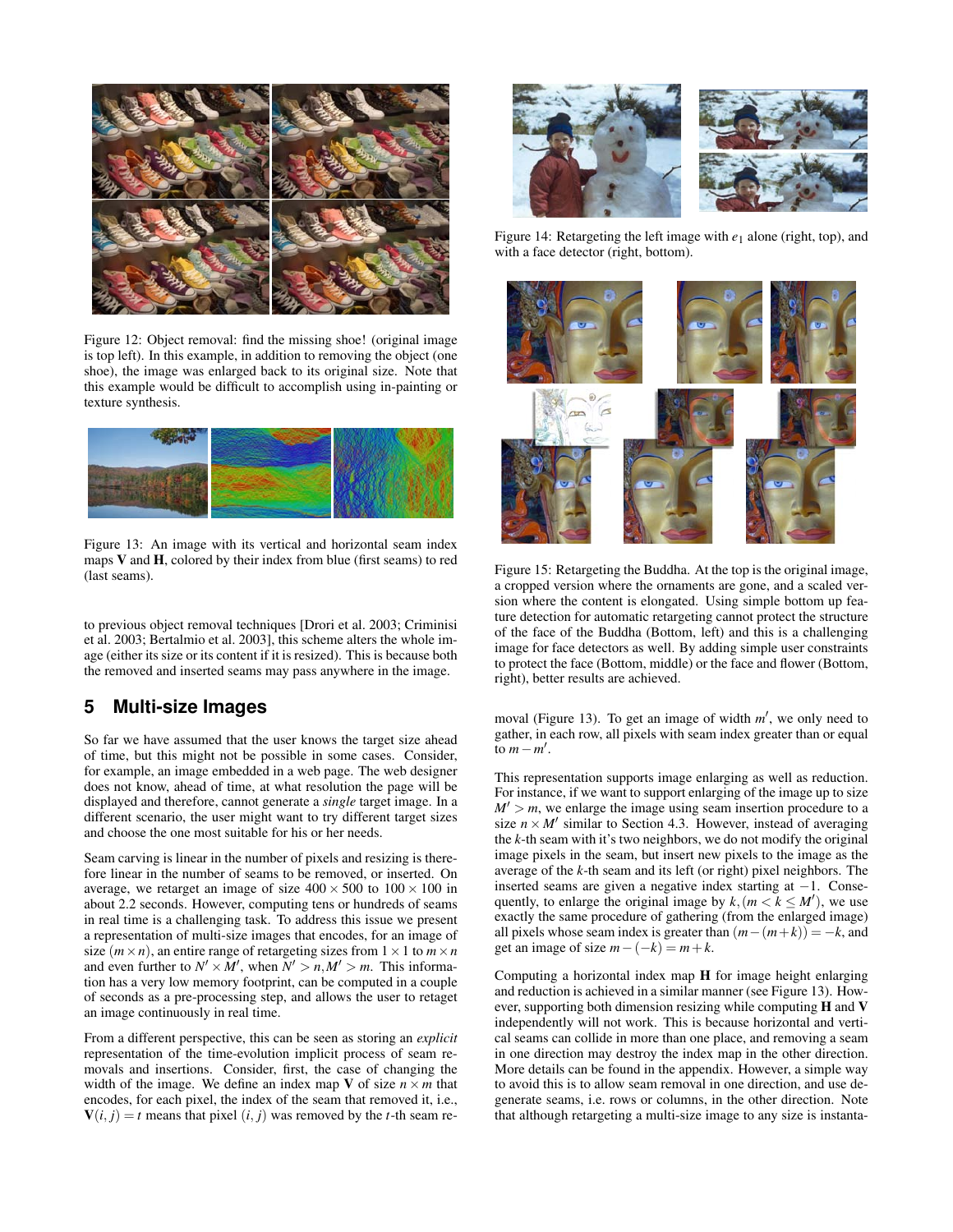

Figure 16: Examples when resizing using seams fails: images that are too condensed (left) or where the content layout prevents seams to bypass important parts (right). In such cases the best strategy would be to use scaling.

neous, due to the additional constraints, the resulting image would be different than the one created in the optimal order induced by the implicit time-evolving process of subsection 4.2. The reader is referred to the attached video for example of continuously resizing multi-size images to various sizes in real-time.

## **6 Limitations**

All the examples shown so far in this paper were computed automatically, but our method does not work automatically on all images. This can be corrected by adding higher level cues, either manual or automatic. For example, in Figure 14 the  $e_1$  error function fails, but combined with a face detector we get much better results. Figure 15 shows an example of adding user constraints.

Other times, not even high level information can solve the problem. We can characterize two major factors that limit our seam carving approach. The first is the amount of content in an image. If the image is too condensed, in the sense that it does not contain 'less important' areas, then any type of content-aware resizing strategy will not succeed. The second type of limitation is the layout of the image content. In certain types of images, albeit not being condensed, the content is laid out in a manner that prevents the seams from bypassing important parts (Figure 16).

## **7 Conclusions and Future Work**

We presented an operator for content-aware resizing of images using *seam carving*. Seams are computed as the optimal paths on a single image and are either removed or inserted from an image. This operator can be used for a variety of image manipulations including: aspect ratio change, image retargeting, content amplification and object removal. The operator can be easily integrated with various saliency measures, as well as user input, to guide the resizing process. In addition, we define a data structure for multi-size images that support continuous resizing ability in real time.

There are numerous possible extensions to this work. We would like to extend our approach to other domains, the first of which would be resizing of video. Since there are cases when scaling can achieve better results for resizing, we would like to investigate the possibility to combine the two approaches, specifically to define more robust multi-size images. We would also like to find a better way to combine horizontal and vertical seams in multi-size images.

## **Acknowledgments**

We would like to thank Frédo Durand and the graphics group at MIT for reviewing an early version of this work. We thank Stark Draper for narrating the video. We thank Eric Chan for the use of the waterfall image, and numerous flickr (http://www.flickr.com/) members for making their images available through creative common rights (http://creativecommons.org/): crazyegg95 (Buddha), Gustty (Couple and Surfers), JeffKubina (Capitol), mykaul (Hannuka and Car), o2ma (Vase), sigs66 (Long beach and Two people near sea). We also thank the anonymous reviewers and referees for their comments.

## **References**

- AGARWALA, A., DONTCHEVA, M., AGRAWALA, M., DRUCKER, S., COLBURN, A., CURLESS, B., SALESIN, D., AND COHEN, M. 2004. Interactive digital photomontage. *ACM Trans. Graph. 23*, 3, 294–302.
- BERTALMIO, M., SAPIRO, G., CASELLES, V., AND BALLESTER, C. 2000. Image inpainting. In *Proceedings of ACM SIGGRAPH*, 417–424.
- BERTALMIO, M., VESE, L., SAPIRO, G., AND OSHER, S. 2003. Simultaneous structure and texture image inpainting. In *Proc. IEEE Conference on Computer Vision and Pattern Recognition*, 707–714.
- BOYKOV, Y., AND JOLLY, M.-P. 2001. Interactive graph cuts for optimal boundary & region segmentation of objects in n-d images. In *International Conference on Computer Vision, (ICCV)*, vol. I, 105–112.
- CHEN, L., XIE, X., FAN, X., MA, W., ZHANG, H., AND ZHOU, H. 2003. A visual attention model for adapting images on small displays. *Multimedia Systems 9*, 4, 353–364.
- CHRISTOUDIAS, C., GEORGESCU, B., AND MEER, P. 2002. Synergism in low-level vision. In *16th International Conference on Pattern Recognition*, vol. IV, 150–155.
- CRIMINISI, A., PEREZ, P., AND TOYAMA, K. 2003. Object removal by exemplar-based inpainting. In *In IEEE Conference on Computer Vision and Pattern Recognition*, 417–424.
- DALAL, N., AND TRIGGS, B. 2005. Histograms of oriented gradients for human detection. In *International Conference on Computer Vision & Pattern Recognition*, vol. 2, 886–893.
- DAVIS, J. 1998. Mosaics of scenes with moving objects. In *Proceedings of CVPR*.
- DECARLO, D., AND SANTELLA, A. 2002. Stylization and abstraction of photographs. In *Proceedings of SIGGRAPH*, 769– 776.
- DRORI, I., COHEN-OR, D., AND YESHURUN, Y. 2003. Fragmentbased image completion. In *Proceedings of ACM SIGGRAPH*, 303–312.
- EFROS, A. A., AND FREEMAN, W. T. 2001. Image quilting for texture synthesis and transfer. In *SIGGRAPH 2001, Computer Graphics Proceedings*, ACM Press / ACM SIGGRAPH, E. Fiume, Ed., 341–346.
- GAL, R., SORKINE, O., AND COHEN-OR, D. 2006. Featureaware texturing. In *Eurographics Symposium on Rendering*.